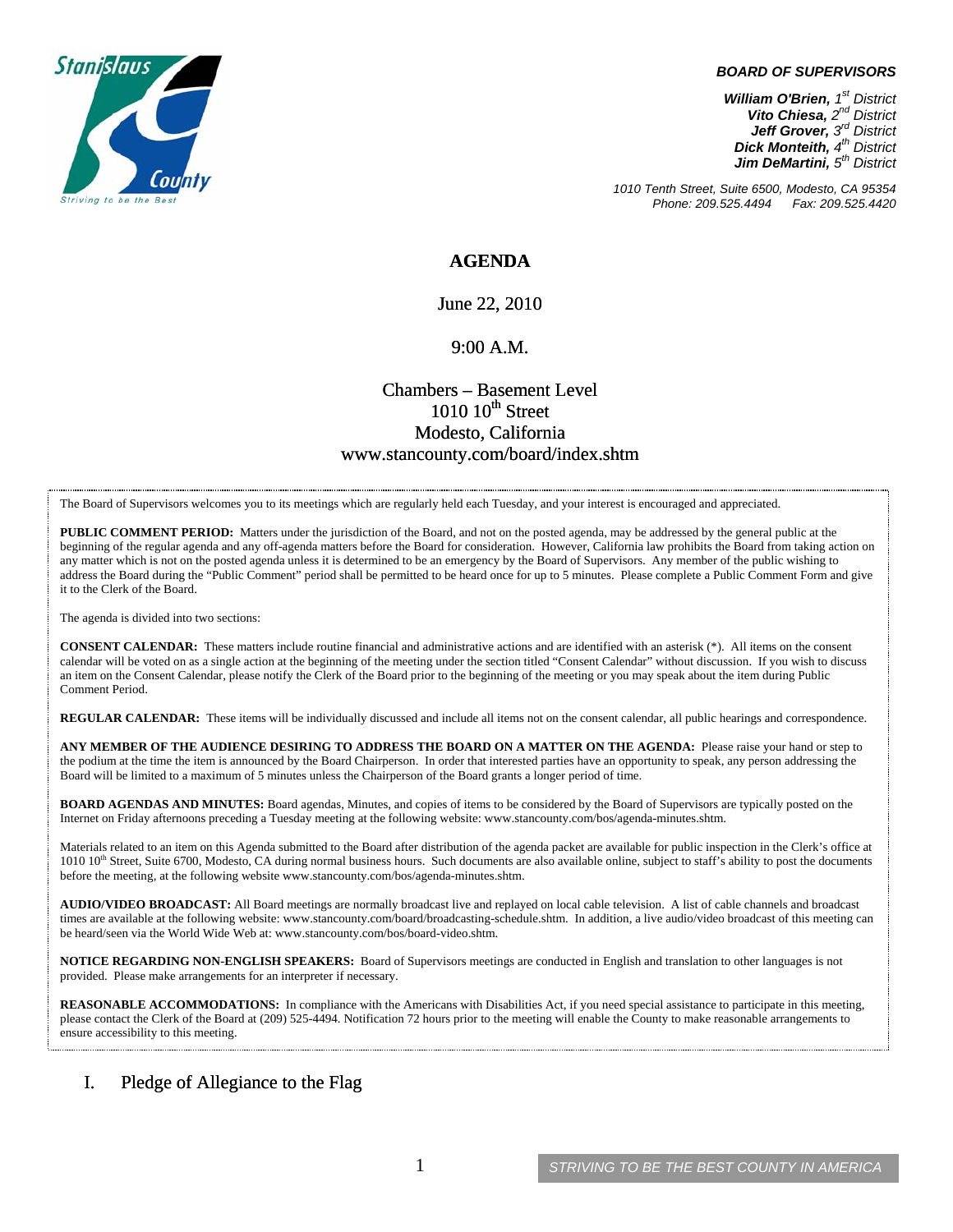- II. Presentation: A. Safety Leadership Recognition for the Health Services Agency
	- B. eTrip Rule 9410 San Joaquin Valley Air Pollution Control District
- III. Public Comment Period
- IV. Consent Calendar
- V. Agenda Items
	- A. Miscellaneous
	- \* 1. Approval of the Minutes for:
		- a. June 7, 2010 ([View Item\)](http://www.stancounty.com/bos/minutes/2010/min06-07-10.pdf)
		- b. June 8, 2010 ([View Item\)](http://www.stancounty.com/bos/minutes/2010/min06-08-10.pdf)
	- \* 2. Approval to Adopt and Waive the Second Reading of Ordinance C.S. 1088 to Amend Section 2.04.030 of the Stanislaus County Code to Change the Comparison Counties Used to Adjust the Stanislaus County Board of Supervisors' Compensation – Chief Executive Office ([View Item\)](http://www.stancounty.com/bos/agenda/2010/20100622/A02.pdf)
	- \* 3. Approval of Appointment of Taryn Muralt to the Stanislaus County Child Abuse Prevention Council ([View Item\)](http://www.stancounty.com/bos/agenda/2010/20100622/A03.pdf)
	- \* 4. Acceptance of the Resignation of:
		- a. Jaime Lomeli from the South Modesto Municipal Advisory Council ([View Item\)](http://www.stancounty.com/bos/agenda/2010/20100622/A04a.pdf)
		- b. Robbyn Ferraro-Foster from the In-Home Supportive Services Advisory Committee ([View Item\)](http://www.stancounty.com/bos/agenda/2010/20100622/A04b.pdf)
	- \* 5. Approval to Consolidate with the Gubernatorial General Election to be Held on Tuesday, November 2, 2010 the Municipal Elections for the:
		- a. City of Waterford ([View Item\)](http://www.stancounty.com/bos/agenda/2010/20100622/A05a.pdf)
		- b. City of Patterson ([View Item\)](http://www.stancounty.com/bos/agenda/2010/20100622/A05b.pdf)
		- c. City of Oakdale ([View Item\)](http://www.stancounty.com/bos/agenda/2010/20100622/A05c.pdf)
	- \* 6. Approval of a Commendation for Judge Donald Shaver Upon his Retirement from the Stanislaus County Superior Court ([View Item\)](http://www.stancounty.com/bos/agenda/2010/20100622/A06.pdf)
	- B. Chief Executive Office
	- \* 1. Approval of the Reduction-in-Force of One Filled Full-Time Position in the Stanislaus Animal Services Agency Effective September 11, 2010 – Animal Services ([View Item\)](http://www.stancounty.com/bos/agenda/2010/20100622/B01.pdf)
	- \* 2. Authorize the Auditor-Controller to Reissue a Stale-Dated Check to Abraham Jaimes in the amount of \$40.00 – Auditor-Controller ([View Item\)](http://www.stancounty.com/bos/agenda/2010/20100622/B02.pdf)
	- \* 3. Approval to Modify the Pay for Performance System for Department Head, Management, and Confidential Employees – Chief Executive Office ([View Item\)](http://www.stancounty.com/bos/agenda/2010/20100622/B03.pdf)
	- \* 4. Approval to Introduce and Waive the First Reading of an Ordinance to Amend Chapter 2.08 of the Stanislaus County Code Relating to the Chief Executive Officer, and Conforming Changes to Other Provisions of the County Code Related to the Director of Public Works, Director of Parks and Recreation, the County Building Official, County Surveyor and Floodplain Administrator – Chief Executive Office ([View Item\)](http://www.stancounty.com/bos/agenda/2010/20100622/B04.pdf)
	- \* 5. Approval of Final Acceptance of the Electronic Security and Fire Alarm System Upgrades at the Juvenile Justice Center by Premises System, Inc. – Chief Executive Office ([View Item\)](http://www.stancounty.com/bos/agenda/2010/20100622/B05.pdf)
	- \* 6. Approval to Apply for the Fiscal Year 2010 Homeland Security Grant Program Office of Emergency Services/Fire Warden ([View Item\)](http://www.stancounty.com/bos/agenda/2010/20100622/B06.pdf)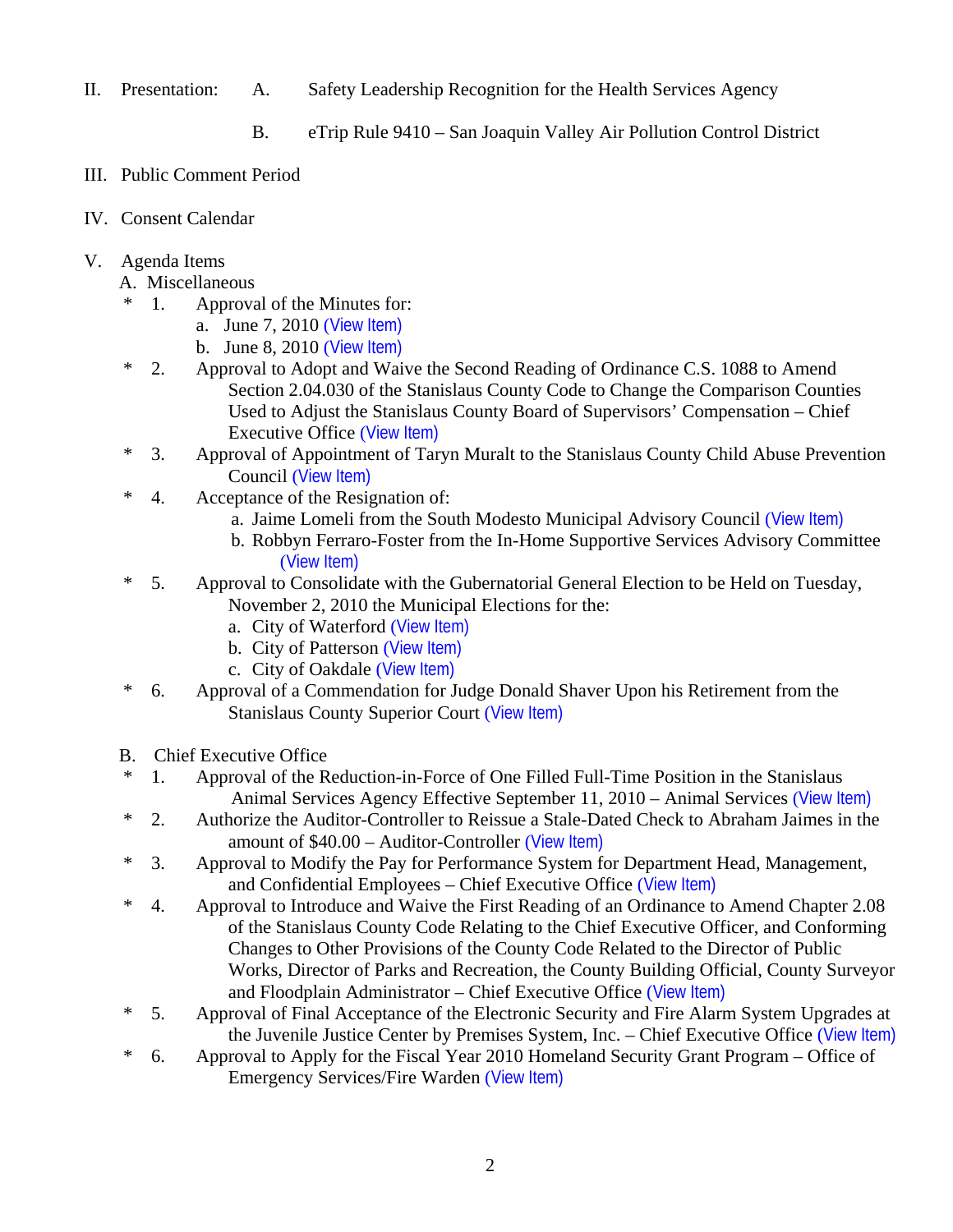- \* 7. Approval to Enter Into a Contract Between the Office of Emergency Services/Fire Warden and the City of Oakdale for the Provision of Specific Fire Prevention Services Effective July 1, 2010 through June 30, 2011 – Office of Emergency Services/Fire Warden ([View Item\)](http://www.stancounty.com/bos/agenda/2010/20100622/B07.pdf)
- \* 8. Approval for the Community Services Agency to Accept a Grant of \$10,000 from the National Children's Alliance and to Sign the Sub-Award Agreement with the California Network of Child Advocacy Centers for the Child Abuse Interview, Referral and Evaluation (CAIRE) Center – Community Services Agency ([View Item\)](http://www.stancounty.com/bos/agenda/2010/20100622/B08.pdf)
- \* 9. Approval to Accept Waste Tire Enforcement Grant Funds from the California Department of Resources Recycling and Recovery for Fiscal Year 2010-2011 to Promote the Regional Waste Tire Enforcement Program – Environmental Resources ([View Item\)](http://www.stancounty.com/bos/agenda/2010/20100622/B09.pdf)
- \* 10. Approval for the Department of Environmental Resources to Sponsor and Organize a Green Ideas Expo on November 4, 2010, at the Stanislaus County Agricultural Center – Environmental Resources ([View Item\)](http://www.stancounty.com/bos/agenda/2010/20100622/B10.pdf)
- \* 11. Approval of the State of California, Commission on Peace Officer Standards and Training Standard Agreement and Driving Simulator Use and Operation Agreement to Receive, House and Operate State-Owned Driving Simulators – Sheriff ([View Item\)](http://www.stancounty.com/bos/agenda/2010/20100622/B11.pdf)
- \* 12. Approval of the 2010 Agreement Between the 38th Agricultural Association Stanislaus County Fair Board and Stanislaus County for the Sheriff to Provide Security at the Fair – Sheriff ([View Item\)](http://www.stancounty.com/bos/agenda/2010/20100622/B12.pdf)
	- 13. Approval to Appoint Two Board Members to an Ad-Hoc Committee to Work with Modesto City Council and Salida Fire District Members on the Development of a Regional Joint Fire Services Agency, with Recommendations to be Returned to Each Governing Board for Consideration – Chief Executive Office ([View Item\)](http://www.stancounty.com/bos/agenda/2010/20100622/B13.pdf)
- C. Department of Public Works
- \* 1. Approval to Introduce and Waive the First Reading of an Ordinance to Amend Title 11, Section 11.08.020 of the Stanislaus County Code, Amending No Parking Zone on Butte Avenue in the Stanislaus County Unincorporated Area ([View Item\)](http://www.stancounty.com/bos/agenda/2010/20100622/C01.pdf)
- \* 2. Approval to Summarily Vacate a Portion of Anna Avenue, East of Motsinger Road and West of Seventh Street, Located in the Community of Keyes ([View Item\)](http://www.stancounty.com/bos/agenda/2010/20100622/C02.pdf)
- \* 3. Approval of Amendment No. 1 to the Agreement Between the Central Valley Flood Control Board and Stanislaus County for the West Stanislaus (Orestimba Creek) Feasibility Study and the Schedule and Cost Change Request Between the U.S. Army Corps of Engineers on Behalf of Stanislaus County ([View Item\)](http://www.stancounty.com/bos/agenda/2010/20100622/C03.pdf)
	- 4. Approval to Consider and Adopt a Resolution of Necessity to Acquire Real Property or Interest in Real Property by Eminent Domain for the State Route 219 Widening Project, Parcel Owner Joel F. De Graef, et al., APN: 004-069-017, 10-Sta-219-KP 5.80, Parcel 15331 ([View Item\)](http://www.stancounty.com/bos/agenda/2010/20100622/C04.pdf)
- D. Department of Planning and Community Development
- \* 1. Approval to Submit, and if Awarded, Accept a \$1,000,000 Grant Application to the California State Department of Housing and Community Development (HCD) Under the CalHome Program to Supplement the Stanislaus County First Time Home Buyer Program ([View Item\)](http://www.stancounty.com/bos/agenda/2010/20100622/D01.pdf)
- \* 2. Approval to Authorize the Department of Planning and Community Development to Negotiate and Enter into an Agreement to Provide Building Inspection and Plan Check Services to the City of Oakdale Effective July 1, 2010 ([View Item\)](http://www.stancounty.com/bos/agenda/2010/20100622/D02.pdf)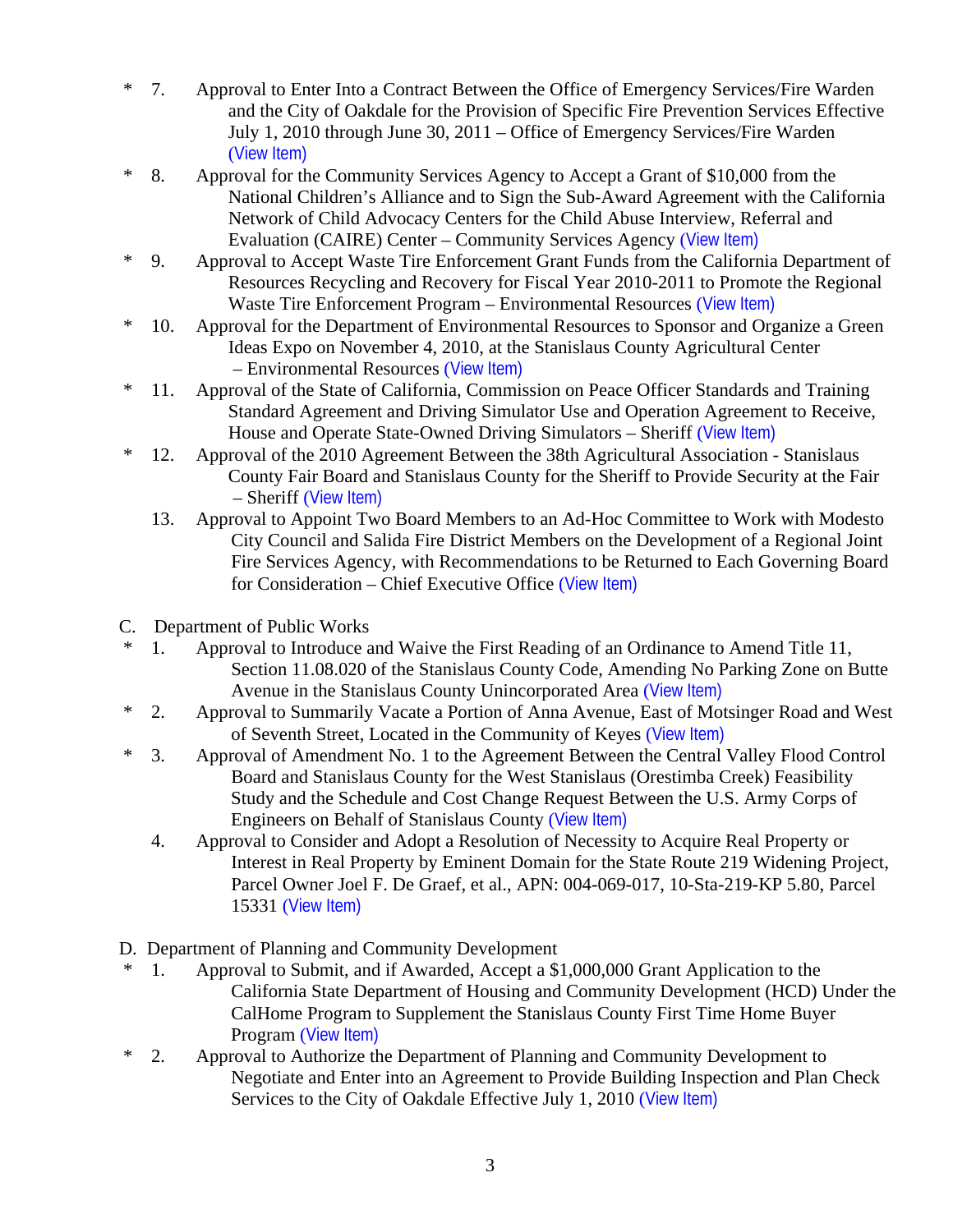# E. County Counsel

## VI. Scheduled Matters

### VII. Correspondence

- 1. This Board has received a notice from the State Department of Toxic Substances Control regarding the Draft Removal Action Work Plan for the Proposed Alternative Education School at 1013 South Yosemite Avenue in Oakdale, CA by the Stanislaus County Office of Education; the public comment period is from June 9, 2010 through July 9, 2010. ([View Item\)](http://www.stancounty.com/bos/agenda/2010/20100622/Corr01.pdf) (Recommendation: Refer to the Department of Environmental Resources.)
- 2. This Board has received from the State Department of Fish and Game a copy of the Draft Environmental Document regarding Migratory Game Bird Hunting. ([View Item\)](http://www.stancounty.com/bos/agenda/2010/20100622/Corr02.pdf) (Recommendation: Refer to the Fish and Wildlife Committee.)
- 3. This Board has received a letter from the San Joaquin Valley Resource Conservation and Development Council requesting the Board to designate a representative and alternate to participate in their meetings. ([View Item\)](http://www.stancounty.com/bos/agenda/2010/20100622/Corr03.pdf) (Recommendation: Refer to the Agricultural Advisory Board.)
- 4. This Board has received a letter from the State Fish and Game Commission regarding the finding that the California tiger salamander warrants listing to threatened species status. ([View Item\)](http://www.stancounty.com/bos/agenda/2010/20100622/Corr04.pdf) (Recommendation: Refer to the Agricultural Commissioner and Sealer of Weights and Measures, Department of Planning and Community Development, and Department of Environmental Resources.)
- 5. This Board has received a notice from the U.S. Department of Transportation and the California High-Speed Rail Authority regarding the San Jose to Merced Section Alternatives Analysis Public Information Meetings. ([View Item\)](http://www.stancounty.com/bos/agenda/2010/20100622/Corr05.pdf) (Recommendation: Refer to the San Joaquin Valley Rail Committee and the Department of Public Works.)
- 6. This Board has received a notice from the U.S. Fish and Wildlife Service regarding the comment period for the 5-year review of a large number of species that are protected under the federal Endangered Species Act. ([View Item\)](http://www.stancounty.com/bos/agenda/2010/20100622/Corr06.pdf) (Recommendation: Refer to the Fish and Wildlife Committee and the Agricultural Commissioner and Sealer of Weights and Measures.)
- 7. This Board has received a copy of a resolution from the Mountain View Fire Protection District regarding their Special Assessment charge. ([View Item\)](http://www.stancounty.com/bos/agenda/2010/20100622/Corr07.pdf) (Recommendation: Refer to the Auditor-Controller.)
- 8. This Board has received seven petitions requesting the adoption of an ordinance to require all profit and non-profit businesses to fly the official flag of the United States of America. ([View Item\)](http://www.stancounty.com/bos/agenda/2010/20100622/Corr08.pdf) (Recommendation: Refer to the Office of County Counsel and the Chief Executive Officer.)